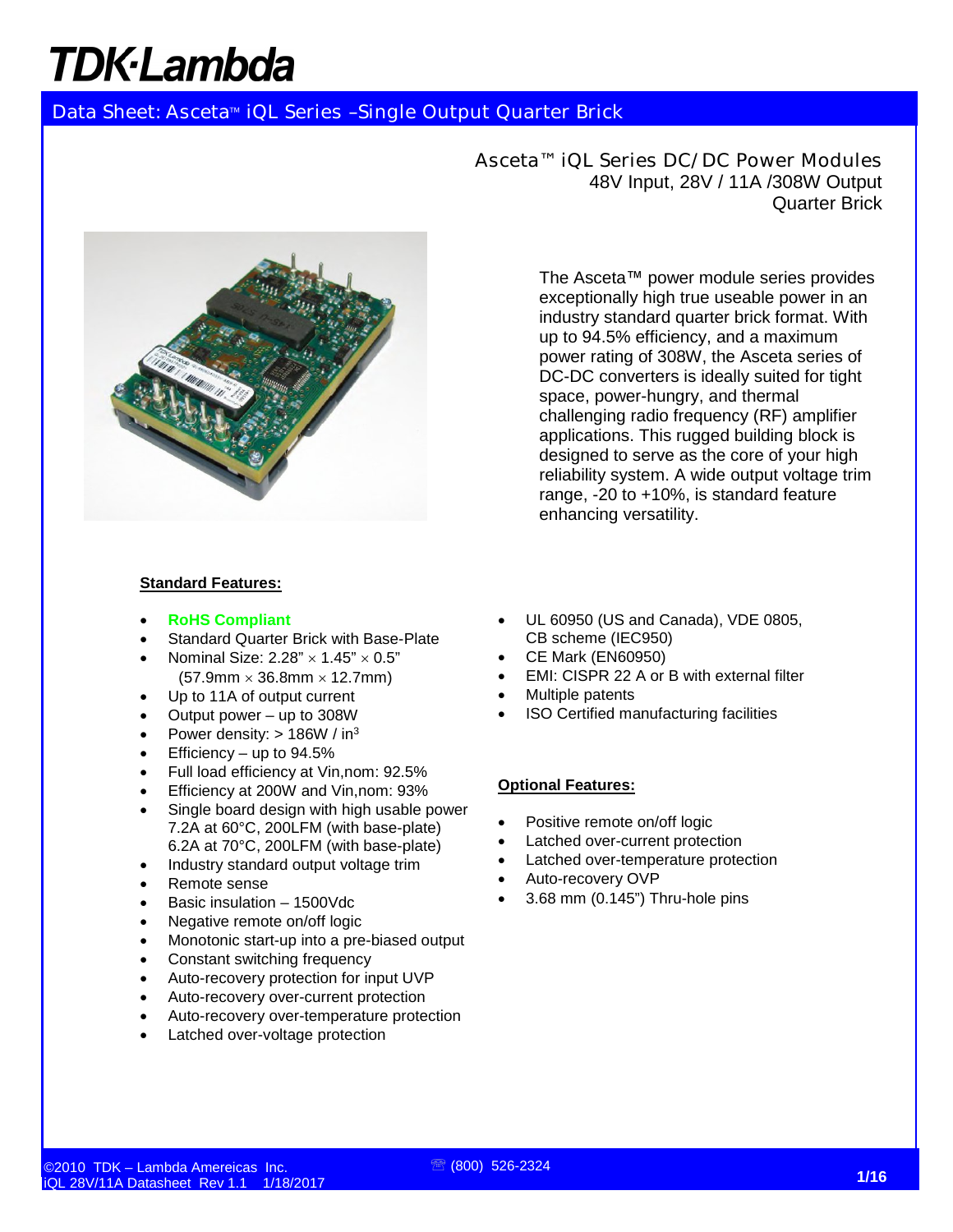Data Sheet: Asceta<sup>™</sup> iQL Series -Single Output Quarter Brick

**This page intentionally left blank.**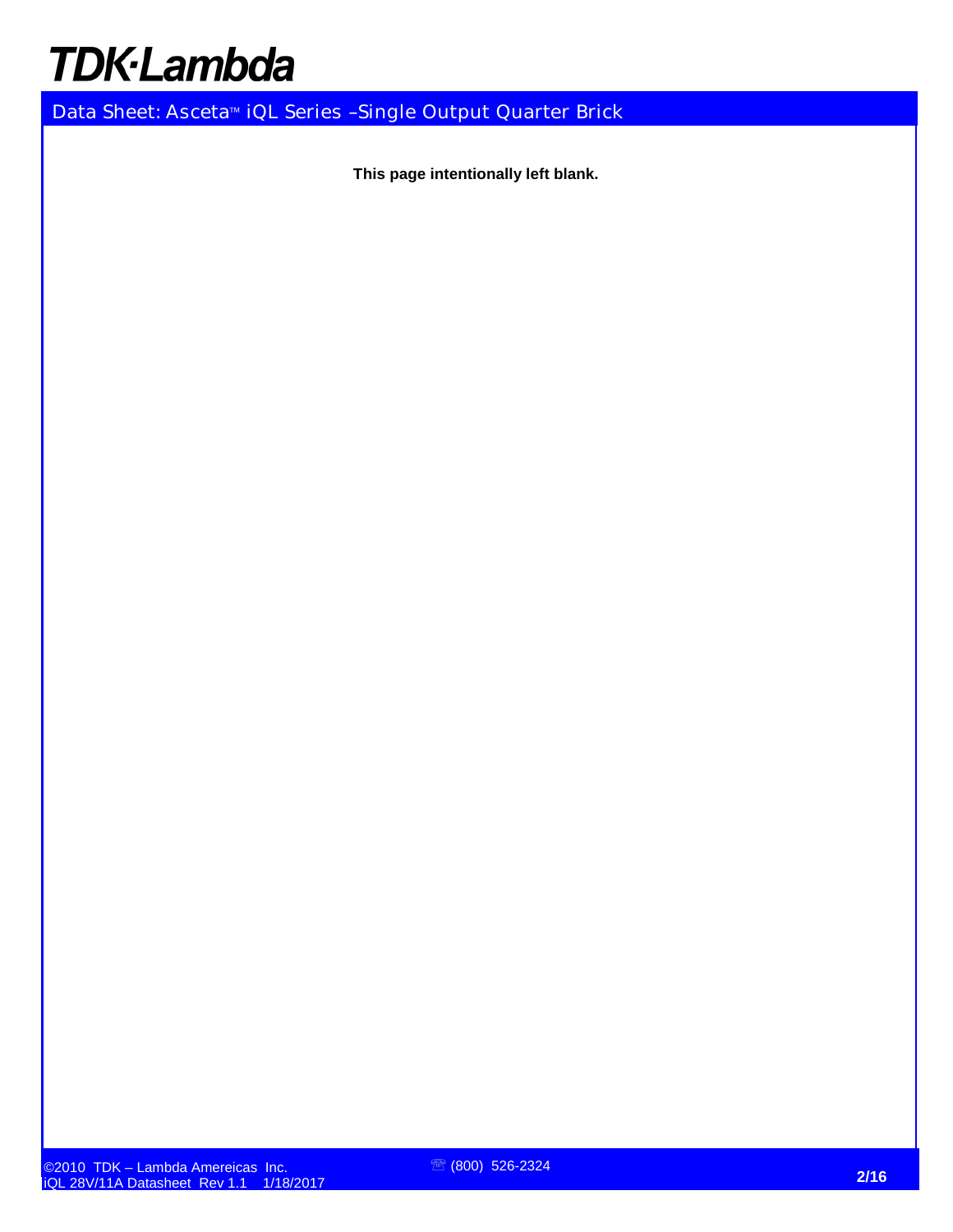### Data Sheet: Asceta<sup>™</sup> iQL Series -Single Output Quarter Brick

#### **Mechanical Specification:**

Dimensions are in mm [in]. Unless otherwise specified tolerances are:  $x.x \pm 0.5$  [0.02], x.xx and x.xxx  $\pm$  0.25 [0.010].



Recommened hole pattern (top view)

#### **Pin Assignment:**

| <b>PIN</b> | <b>FUNCTION</b> | <b>PIN</b> | <b>FUNCTION</b> |
|------------|-----------------|------------|-----------------|
|            | $Vin(+)$        | 4          | $Vo(-)$         |
| 2          | On/Off          | 5          | Sense(-)        |
| 3          | $Vin(-)$        | 6          | Trim            |
|            |                 |            | $Sense(+)$      |
|            |                 | 8          | $Vo(+)$         |

Pin base material is copper with gold plating. The maximum module weight with base plate is 70g.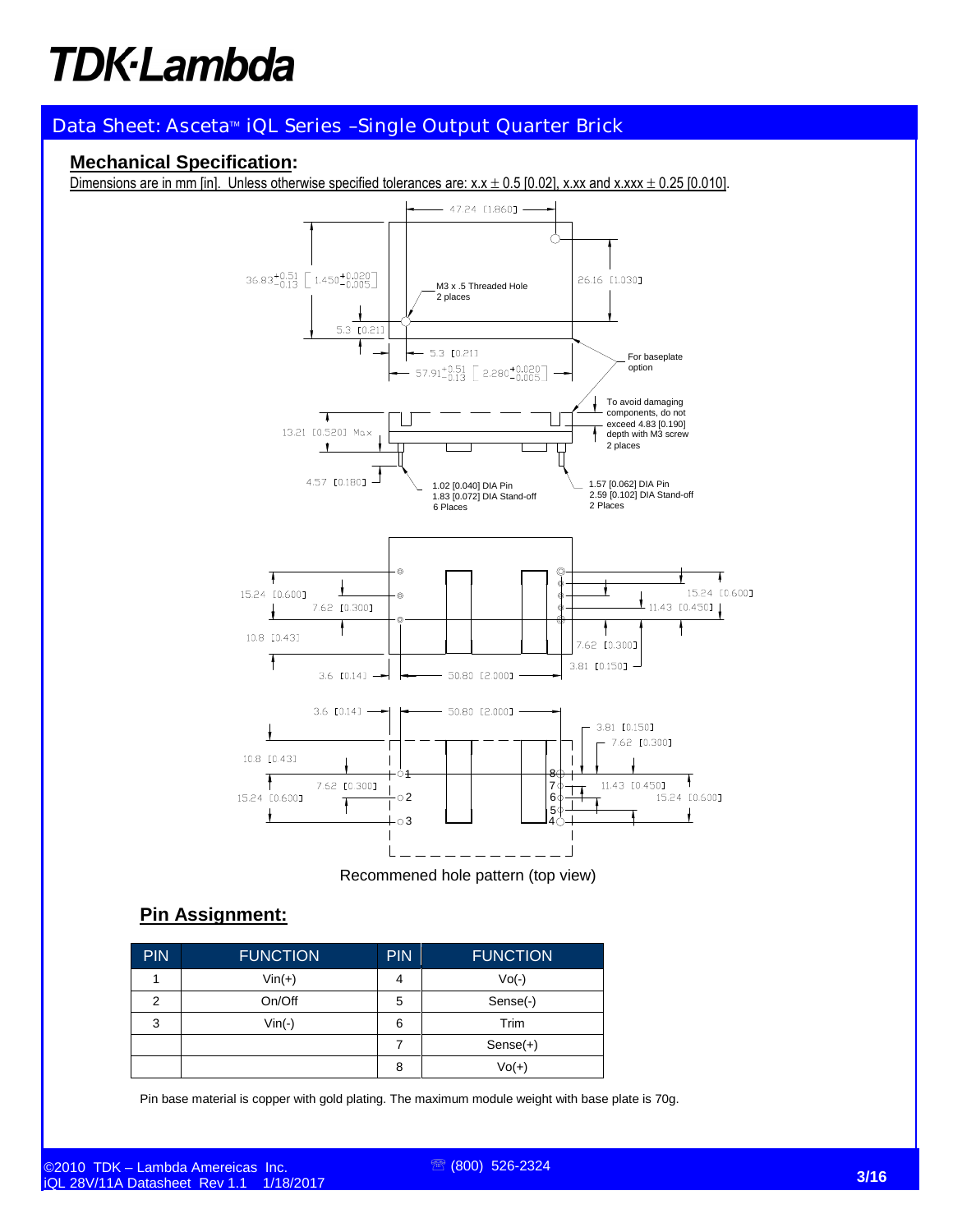### Data Sheet: Asceta<sup>™</sup> iQL Series -Single Output Quarter Brick

### **Absolute Maximum Ratings:**

Stress in excess of Absolute Maximum Ratings may cause permanent damage to the device.

| <b>Characteristic</b>            | <b>Min</b> | <b>Max</b> | <b>Unit</b> | <b>Notes &amp; Conditions</b>                                                                                                                                                                                                        |
|----------------------------------|------------|------------|-------------|--------------------------------------------------------------------------------------------------------------------------------------------------------------------------------------------------------------------------------------|
| Continuous Input Voltage         | $-0.5$     | 80         | Vdc         |                                                                                                                                                                                                                                      |
| <b>Transient Input Voltage</b>   | ---        | 100        | Vdc         | $100 \text{mS}$ max.                                                                                                                                                                                                                 |
| <b>Isolation Voltage</b>         |            |            |             |                                                                                                                                                                                                                                      |
| Input to Output                  |            | 1500       | Vdc         | <b>Basic Insulation</b>                                                                                                                                                                                                              |
| Storage Temperature              | $-55$      | 125        | °С          |                                                                                                                                                                                                                                      |
| Operating Temperature Range (Tc) | $-40$      | 115        | °С          | Measured at the location specified in the thermal<br>measurement figure. Maximum temperature varies<br>with model number, output current, and module<br>orientation - see curve in thermal performance<br>section of the data sheet. |
|                                  |            |            |             |                                                                                                                                                                                                                                      |

### **Input Characteristics:**

Unless otherwise specified, specifications apply over all Rated Input Voltage, Resistive Load, and Temperature conditions.

| <b>Characteristic</b>                                   | <b>Min</b>    | <b>Typ</b> | <b>Max</b> | <b>Unit</b> | <b>Notes &amp; Conditions</b> |                                                                         |  |
|---------------------------------------------------------|---------------|------------|------------|-------------|-------------------------------|-------------------------------------------------------------------------|--|
| Operating Input Voltage                                 |               | 36         | 48         | 75          | Vdc                           |                                                                         |  |
| Maximum Input Current                                   | iQL48011A280V | ---        | 9.2        | 10.5        | A                             | $V$ in = 0 to $V$ in, max, $Io=Io$ , max, $Vo=Vo$ , nom                 |  |
|                                                         |               |            |            |             |                               |                                                                         |  |
| Turn-on Voltage                                         |               | ---        | 34.8       | ---         | Vdc                           |                                                                         |  |
| Turn-off Voltage                                        | ---           | 33.0       | $---$      | Vdc         |                               |                                                                         |  |
| <b>Hysteresis</b>                                       | ---           | 1.8        | ---        | Vdc         |                               |                                                                         |  |
| Startup Delay Time from application of input<br>voltage |               | ---        | 18         | $---$       | mS                            | $Vo = 0$ to 0.1*Vo, nom; on/off = on,<br>lo=lo,max, Tc=25°C             |  |
| Startup Delay Time from on/off                          |               | ---        | 2          |             | mS                            | $Vo = 0$ to 0.1*Vo, nom; $ Vin = Vi$ , nom,<br>$Io = Io.max.Tc = 25°C$  |  |
| Output Voltage Rise Time                                |               | ---        | 50         | ---         | mS                            | $lo = Io$ , max, Tc=25°C, Vo=0.1 to 0.9*Vo, nom                         |  |
| Inrush Transient                                        |               | ---        |            | 0.1         | $A^2s$                        | Exclude external input capacitors                                       |  |
| Input Reflected Ripple                                  |               | ---        |            |             | mApp                          | See input/output ripple and noise<br>measurements figure; $BW = 20 MHz$ |  |
| Input Ripple Rejection                                  |               | ---        | 60         | ---         | dB                            | @120Hz                                                                  |  |

\* Engineering Estimate

**Caution**: The power modules are not internally fused. An external input line normal blow fuse with a maximum value of 15A is required; see the Safety Considerations section of the data sheet.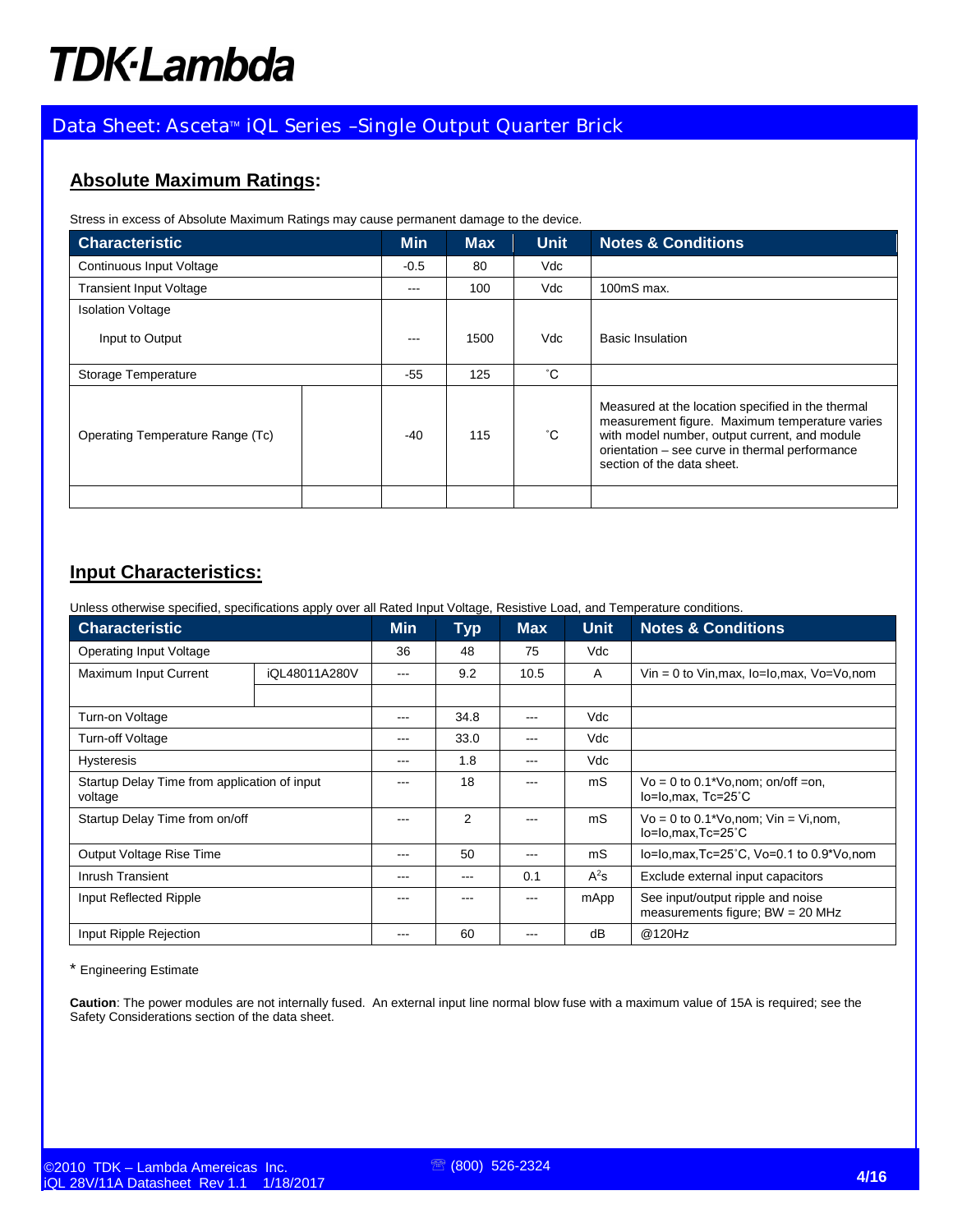# **TDK**-Lambda

### Data Sheet: Asceta<sup>™</sup> iQL Series -Single Output Quarter Brick

### **Electrical Data:**

#### **iQL48011A280V-000 through -0x9: 28V, 11A, 308W Output**

| <b>Characteristic</b>                    | <b>Min</b>               | <b>Typ</b> | <b>Max</b>               | <b>Unit</b> | <b>Notes &amp; Conditions</b>                                                                                                         |  |
|------------------------------------------|--------------------------|------------|--------------------------|-------------|---------------------------------------------------------------------------------------------------------------------------------------|--|
| Output Voltage Initial Setpoint          | 27.4                     | 28         | 28.6                     | Vdc         | Vin=Vin, nom; $lo=Io$ , max; Tc = $25^{\circ}$ C                                                                                      |  |
| Output Voltage Tolerance                 | 27.2                     | 28         | 28.8                     | Vdc         | Over all rated input voltage, load, and<br>temperature conditions to end of life                                                      |  |
| Efficiency at 100% Load                  | $\overline{a}$           | 92.5       | $\overline{\phantom{a}}$ | $\%$        | Vin=Vin,nom; lo=lo,max; Tc = 25°C                                                                                                     |  |
| Efficiency at 200W (70%) Load            | ---                      | 93         | ---                      | $\%$        | Vin=Vin,nom; lo=70% of lo,max; Tc = 25°C                                                                                              |  |
| Line Regulation                          | $---$                    | 50         | $100*$                   | mV          | Vin=Vin, min to Vin, max, Io and Tc fixed                                                                                             |  |
| Load Regulation                          | ---                      | 40         | $80*$                    | mV          | lo=lo, min to lo, max, Vin=Vin, nom, and Tc<br>fixed                                                                                  |  |
| <b>Temperature Regulation</b>            | $---$                    | 180        | 300*                     | mV          | Tc=Tc,min to Tc,max, Vin and Io fixed                                                                                                 |  |
| <b>Output Current</b>                    | 0                        | ---        | 11                       | Α           | At lo < 20% of lo, max, the load transient<br>performance may degrade slightly                                                        |  |
| <b>Output Current Limiting Threshold</b> | $-$                      | 12.5       | $-$ - $-$                | A           | $Vo = 0.9*Vo$ , nom, Tc <tc, max<="" td=""></tc,>                                                                                     |  |
| <b>Short Circuit Current</b>             | ---                      | 2          | ---                      | A           | $Vo = 0.25V$ , Tc = 25C (hiccup mode)                                                                                                 |  |
| Output Ripple and Noise Voltage          |                          | 310        | 500*                     | mVpp        | Vin=Vin, nom, $I_0 \geq I_0$ , min, Tc=25°C.<br>Measured across one 0.1uF, one 1.0 uF,<br>and four 10uF ceramic capacitors, and two   |  |
|                                          | ---                      | 95         | ---                      | mVrms       | 220uF electrolytic capacitors located 2<br>inches away - see input/output ripple<br>measurement figure; BW = 20MHz                    |  |
| Output Voltage Adjustment Range          | 80                       | ---        | 110                      | %Vo,nom     |                                                                                                                                       |  |
| Output Voltage Sense Range               | $\overline{a}$           | ---        |                          | %Vo,nom     |                                                                                                                                       |  |
| Dynamic Response:                        | ---                      |            | ---                      |             | $di/dt = 0.1A/uS$ , Vin=Vin, nom; load step<br>from 50% to 75% of lo, max, Tc=25°C with at<br>least one 1.0 uF, and four 10uF ceramic |  |
| Recovery Time to 10% of Peak Deviation   |                          | 400        |                          | $\mu S$     | capacitors, and two 220uF electrolytic<br>capacitors across the output terminals                                                      |  |
| <b>Transient Voltage</b>                 | $---$                    | 100        | $---$                    | mV          |                                                                                                                                       |  |
| Output Voltage Overshoot during startup  | 0                        | $\Omega$   | ---                      | mV          | Vin=Vin,nom; lo=lo,max,Tc=25°C                                                                                                        |  |
| <b>Switching Frequency</b>               | $---$                    | 125        | $\overline{a}$           | kHz         | Fixed                                                                                                                                 |  |
| Output Over Voltage Protection           | $\overline{\phantom{a}}$ | 33.2       | $36*$                    | V           |                                                                                                                                       |  |
| <b>External Load Capacitance</b>         | 481                      | ---        | $3,300 \dagger$          | uF          | Cext, min required for the 100% load dump.<br>Minimum ESR > 2.5 m $\Omega$                                                            |  |
| <b>Isolation Capacitance</b>             | ---                      | 450        |                          | pF          |                                                                                                                                       |  |
| <b>Isolation Resistance</b>              | 15                       | ---        | ---                      | MΩ          |                                                                                                                                       |  |
| Vref                                     |                          | 1.225      |                          | V           | Required for trim calculation                                                                                                         |  |

\* Engineering Estimate

† Contact TDK - Lambda Americas for applications that require additional capacitance or very low ESR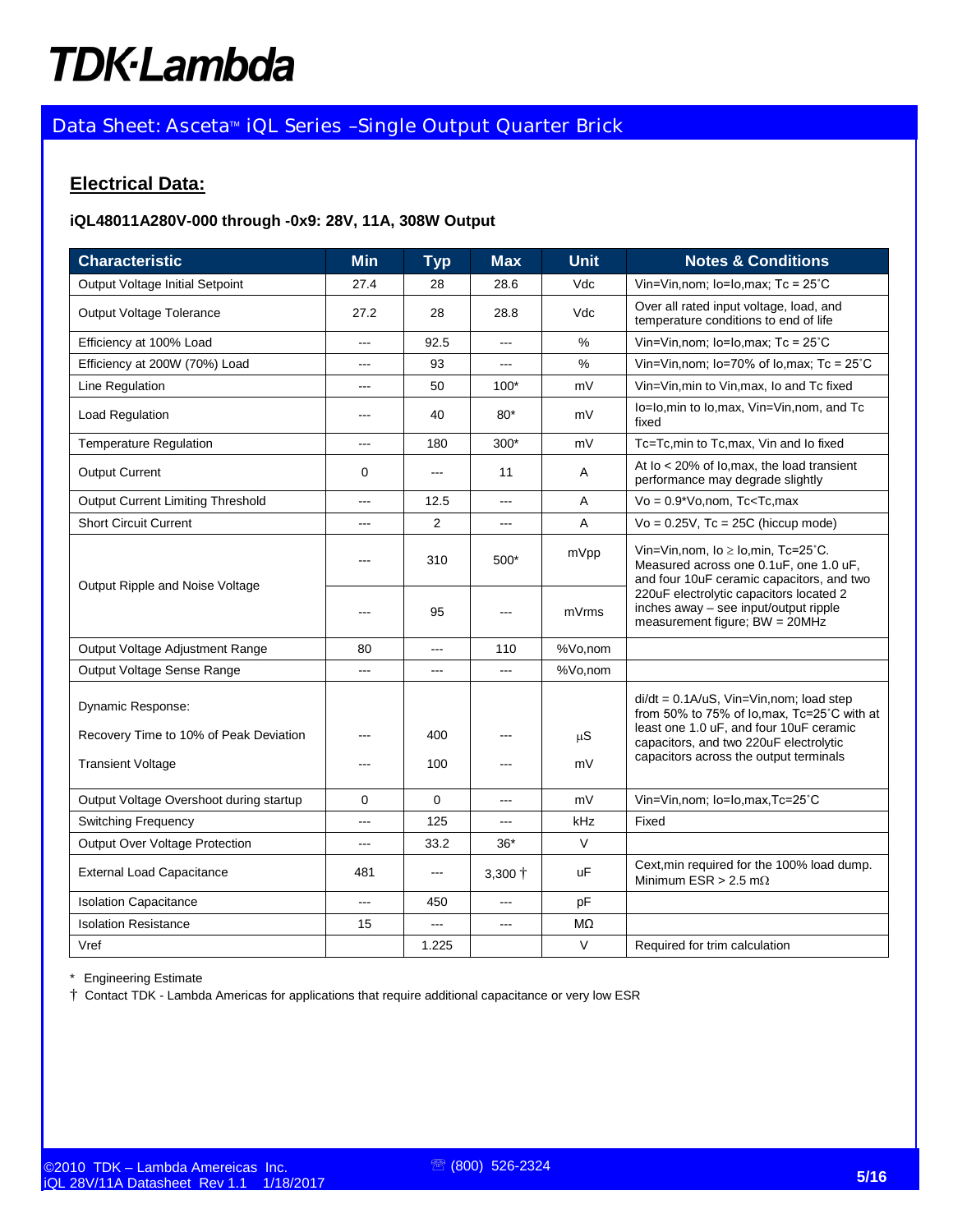### Data Sheet: Asceta<sup>™</sup> iQL Series -Single Output Quarter Brick



#### **Electrical Characteristics: iQL48011A280V-000 through -0x9: 28V, 11A, 308W Output**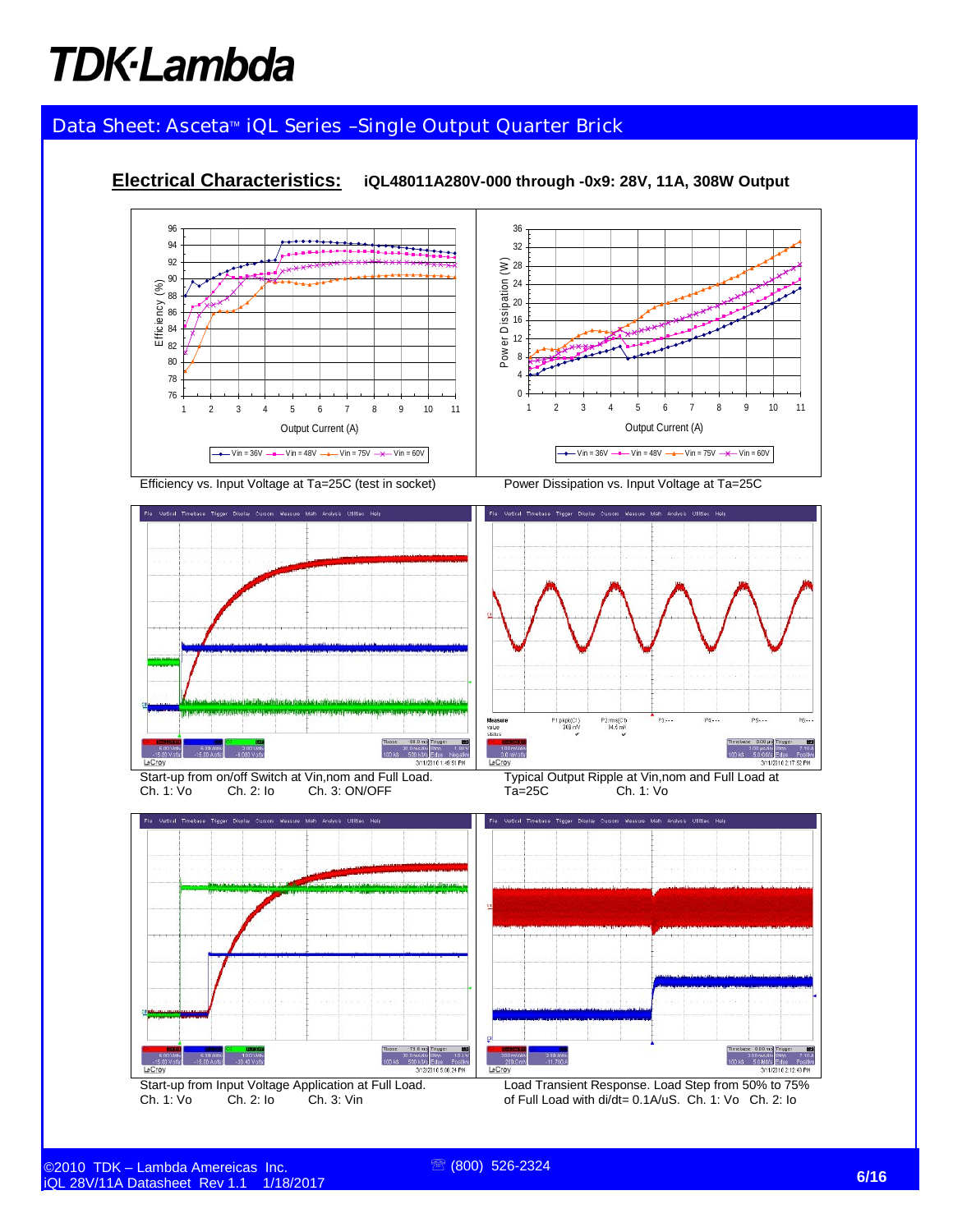### Data Sheet: Asceta<sup>™</sup> iQL Series -Single Output Quarter Brick

#### 32 12 28 10  $\widehat{\ge}$ <sup>24</sup>  $\sum_{\text{geq 2}}$  and  $\sum_{\text{geq 1}}$ nput Current (A) Input Current (A) 8 20 6 16 12 4 O8  $\overline{2}$ 4  $\Omega$ 0 30 35 40 45 50 55 60 65 70 75 0 2 4 6 8 10 12 14 Output Current (A) Input Voltage (V)  $\boxed{\rightarrow}$  Io\_min = 1.1A  $\rightarrow$  Io\_mid = 5.5A  $\rightarrow$  Io\_max = 11A  $\rightarrow$  Vin = 36V  $\rightarrow$  Vin = 48V  $\rightarrow$  Vin = 75V  $\rightarrow$  Vin = 60V

**Electrical Characteristics: iQL48011A280V-000 through -0x9: 28V, 11A, 308W Output** 

Output Current Limit Characteristics vs. Input Voltage Typical Input Current vs. Input Voltage Characteristics





Typical Output Voltage vs. Load Current at Ta=25C. Typical Output Voltage vs. Input Voltage at Ta=25C.

 $\Omega$ 5 10 15 20 25 30 30 31 32 33 34 35 36 37 38 39 40 Input Voltage (V) Output Voltage (V)  $\rightarrow$  Io\_min = 1.1A  $\rightarrow$  Io\_mid = 5.5A  $\rightarrow$  Io\_max = 11A

| ℅<br>Change<br>of Vout | Trim<br>Down<br><b>Resistor</b><br>(Ohm) | $\%$<br>Change<br>of Vout | Trim Up<br><b>Resistor</b><br>(Ohm) |
|------------------------|------------------------------------------|---------------------------|-------------------------------------|
| $-10$                  | 40.9K                                    | $+5$                      | 2340K                               |
| $-20$                  | 15.3K                                    | $+10$                     | 1223.5K                             |

e.g. trim up 5%

$$
Rup = \left[\frac{5.11x28 \cdot (100+5)}{1.225x5} - \frac{511}{5} - 10.22\right] \cdot K
$$

Typical Output Voltage vs. Low Voltage Input Turn-on and Turn-off at Ta=25C

Calculated Resistor Values for Output Voltage Adjustment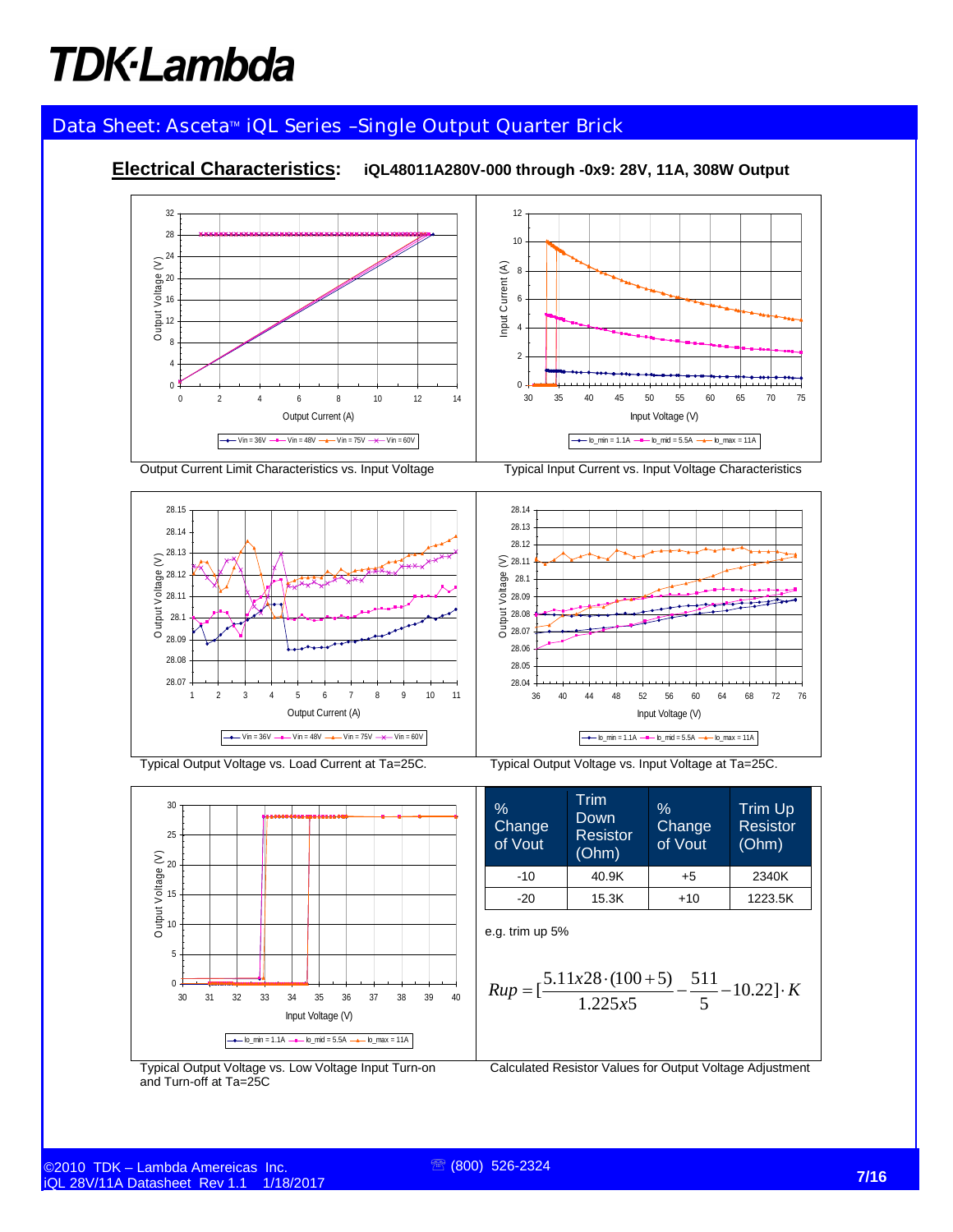### Data Sheet: Asceta<sup>™</sup> iQL Series -Single Output Quarter Brick



**Thermal Performance: iQL48011A280V-000 through -009: 28V, 11A, 308W Output** 

Thermal measurement location – top view

The thermal curves provided are based upon measurements made in TDK - Lambda Americas' experimental test setup that is described in the Thermal Management section. Due to the large number of variables in system design, TDK - Lambda Americas recommends that the user verify the module's thermal performance in the end application. The critical component should be thermo- coupled and monitored, and should not exceed the temperature limit specified in the derating curve above. It is critical that the thermocouple be mounted in a manner that gives direct thermal contact otherwise significant measurement errors may result.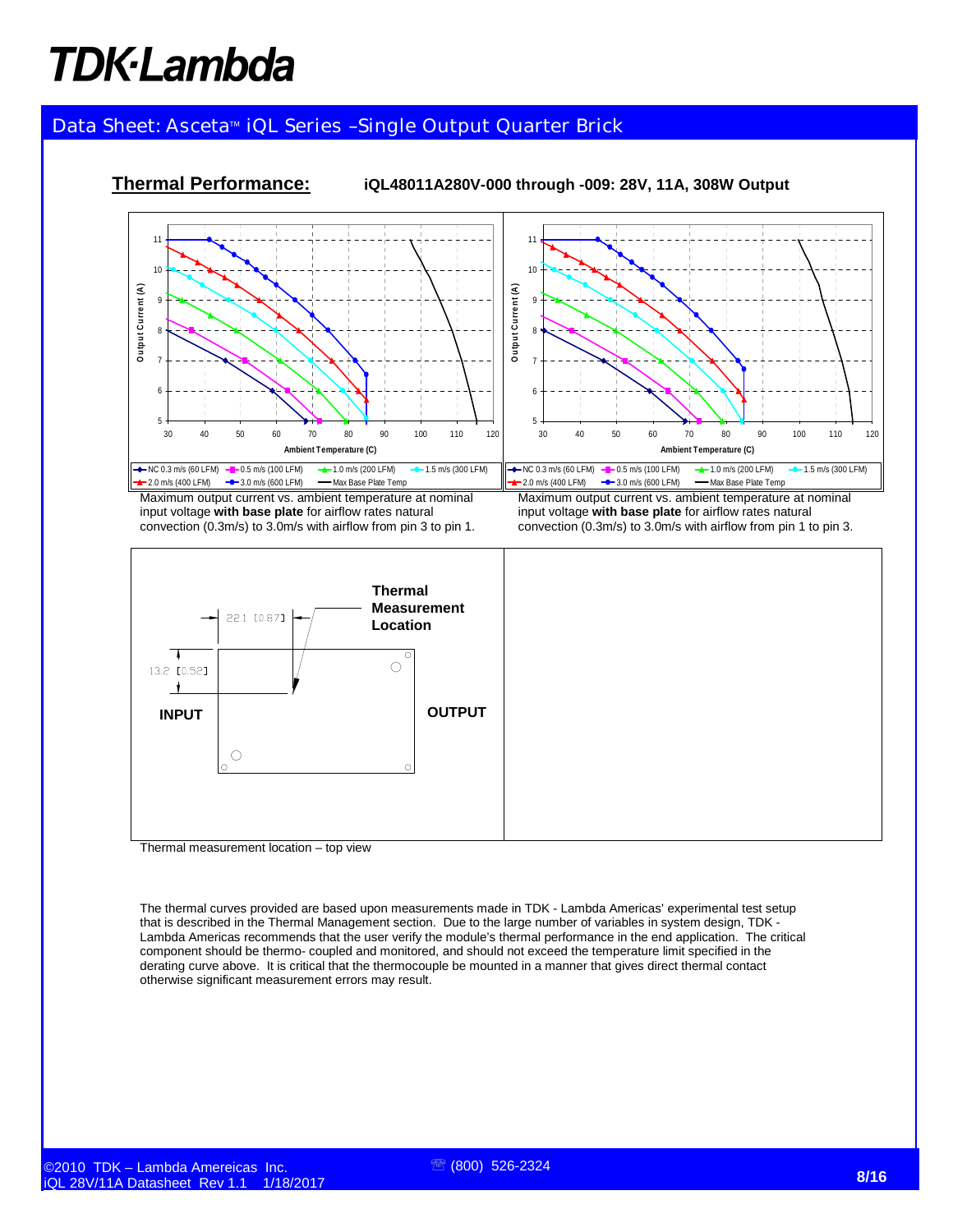#### Data Sheet: Asceta™ iQL Series –Single Output Quarter Brick

#### **Thermal Management:**

An important part of the overall system design process is thermal management; thermal design must be considered at all levels to ensure good reliability and lifetime of the final system. Superior thermal design and the ability to operate in severe application environments are key elements of a robust, reliable power module.

A finite amount of heat must be dissipated from the power module to the surrounding environment. This heat is transferred by the three modes of heat transfer: convection, conduction and radiation. While all three modes of heat transfer are present in every application, convection is the dominant mode of heat transfer in most applications. However, to ensure adequate cooling and proper operation, all three modes should be considered in a final system configuration.

The open frame design of the power module provides an air path to individual components. This air path improves convection cooling to the surrounding environment, which reduces areas of heat concentration and resulting hot spots.

**Test Setup:** The thermal performance data of the power module is based upon measurements obtained from a wind tunnel test with the setup shown in the wind tunnel figure. This thermal test setup replicates the typical thermal environments encountered in most modern electronic systems with distributed power architectures. The electronic equipment in networking, telecom, wireless, and advanced computer systems operates in similar environments and utilizes vertically mounted printed circuit boards (PCBs) or circuit cards in cabinet racks.

The power module is mounted on a 0.087 inch thick, 12-layer, 2oz/layer PCB and is vertically oriented within the wind tunnel. Power is routed on the internal layers of the PCB. The outer copper layers are thermally decoupled from the converter to better simulate the customer's application. This also results in a more conservative derating.

The cross section of the airflow passage is rectangular with the spacing between the top of the module and a parallel facing PCB kept at a constant (0.5 in). The power module's orientation with respect to the airflow direction can have a significant impact on the unit's thermal performance.

**Thermal Derating:** For proper application of the power module in a given thermal environment, output current derating curves are provided as a design guideline in the



### **Wind Tunnel Test Setup Figure**

Dimensions are in millimeters and (inches).

Thermal Performance section for the power module of interest. The module temperature should be measured in the final system configuration to ensure proper thermal management of the power module. For thermal performance verification, the module temperature should be measured at the component indicated in the thermal measurement location figure on the thermal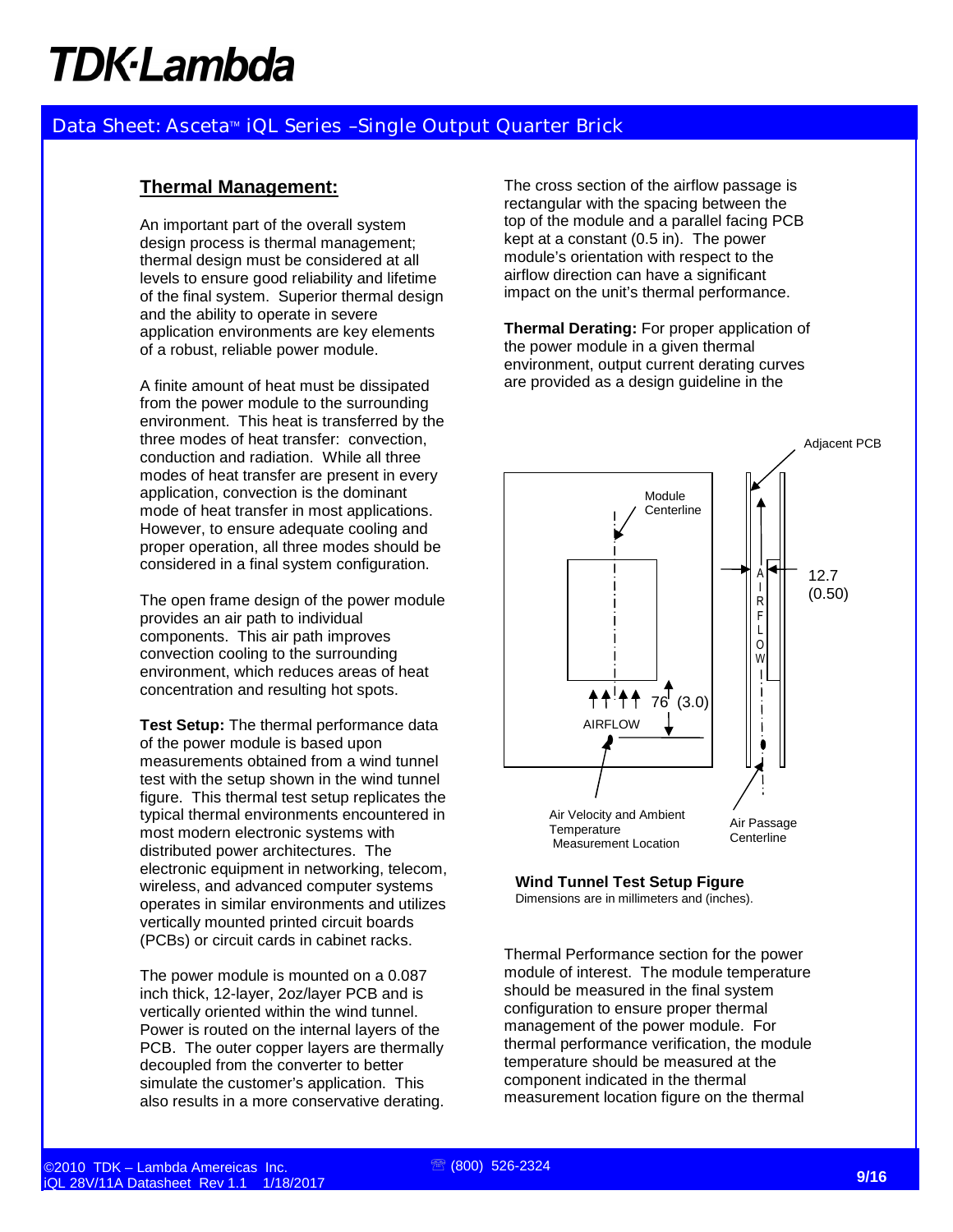#### Data Sheet: Asceta<sup>™</sup> iQL Series -Single Output Quarter Brick

performance page for the power module of interest. In all conditions, the power module should be operated below the maximum operating temperature shown on the derating curve. For improved design margins and enhanced system reliability, the power module may be operated at temperatures below the maximum rated operating temperature.

Heat transfer by convection can be enhanced by increasing the airflow rate that the power module experiences. The maximum output current of the power module is a function of ambient temperature  $(T<sub>AMB</sub>)$  and airflow rate as shown in the thermal performance figures on the thermal performance page for the power module of interest. The curves in the figures are shown for natural convection through 3 m/s (600 ft/min). The data for the natural convection condition has been collected at 0.3 m/s (60 ft/min) of airflow, which is the typical airflow generated by other heat dissipating components in many of the systems that these types of modules are used in. In the final system configurations, the airflow rate for the natural convection condition can vary due to temperature gradients from other heat dissipating components.

**Heatsink Usage:** For applications with demanding environmental requirements, such as higher ambient temperatures or higher power dissipation, the thermal performance of the power module can be improved by attaching a heatsink or cold plate. The iQL platform is designed with a base plate with two M3 X 0.5 throughthreaded mounting fillings for attaching a heatsink or cold plate. The addition of a heatsink can reduce the airflow requirement; ensure consistent operation and extended reliability of the system. With improved thermal performance, more power can be delivered at a given environmental condition.

Standard heatsink kits are available from TDK - Lambda Americas for vertical module mounting in two different orientations

(longitudinal – perpendicular to the direction of the pins and transverse – parallel to the direction of the pins). The heatsink kit contains four M3 x 0.5 steel mounting screws and a precut thermal interface pad for improved thermal resistance between the power module and the heatsink. The screws should be installed using a torquelimiting driver set between 0.35-0.55 Nm (3- 5 in-lbs).

The system designer must use an accurate estimate or actual measure of the internal airflow rate and temperature when doing the heatsink thermal analysis. For each application, a review of the heatsink fin orientation should be completed to verify proper fin alignment with airflow direction to maximize the heatsink effectiveness. For TDK - Lambda Americas' standard heatsinks, contact TDK - Lambda Americas for latest performance data.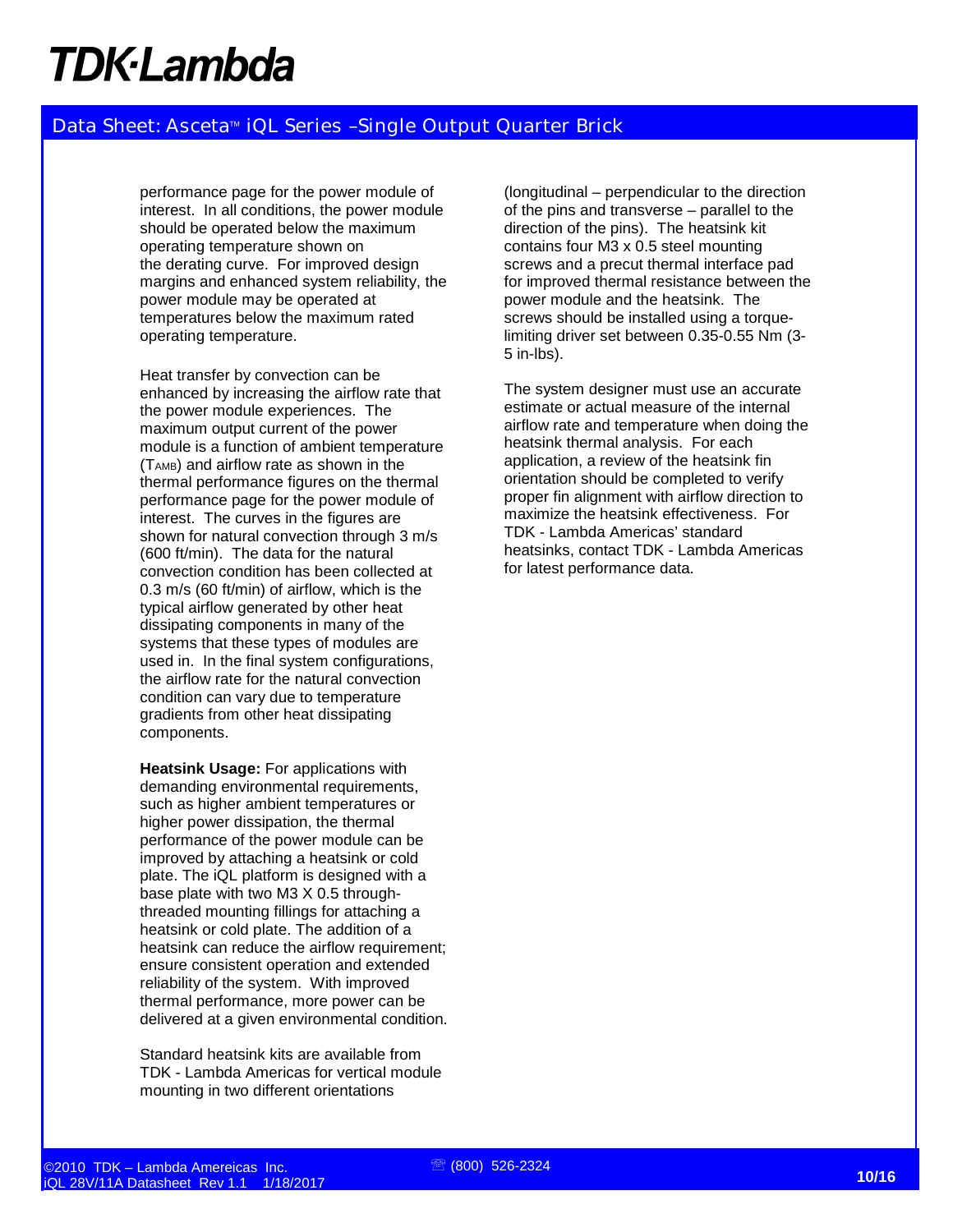#### Data Sheet: Asceta™ iQL Series –Single Output Quarter Brick

#### **Operating Information:**

**Over-Current Protection:** The power modules have current limit protection to protect the module during output overload and short circuit conditions. During overload conditions, the power modules may protect themselves by entering a hiccup current limit mode. The modules will operate normally once the output current returns to the specified operating range. A latched overcurrent protection option is also available. Consult the TDK - Lambda Americas' technical support for details.

**Output Over-Voltage Protection:** The power modules have a control circuit, independent of the main control loop, that reduces the risk of over voltage appearing at the output of the power module during a fault condition. If there is a fault in the main regulation loop, the over voltage protection circuitry will latch the power module off once it detects the output voltage condition as specified on the Electrical Data page. To remove the module from the latched condition, either cycle the input power or toggle the remote ON/OFF pin providing that over-voltage conditions have been removed. The reset time of the ON/OFF pin should be 500ms or longer.

An optional non-latching OVP protection feature is also available. Consult the TDK - Lambda Americas' technical support for details.

**Thermal Protection:** When the power modules exceed the maximum operating temperature, the modules will turn-off to safeguard the units against thermal damage. The module will auto restart as the unit is cooled below the over temperature threshold. A latched over-temperature protection option is also available. Consult the TDK - Lambda Americas' technical support for details.

**Remote On/Off:** - The power modules have an internal remote on/off circuit. The user must supply an open-collector or compatible switch between the Vin(-) pin and the on/off pin. The maximum voltage generated by the power module at the on/off terminal is 15V. The maximum allowable leakage current of the switch is 50uA. The switch must be capable of maintaining a low signal Von/off < 0.8V while sinking 400uA.

The standard on/off logic is negative logic. The module will turn on if pin 2 is connected to pin 3, and it will be off if pin 2 is left open. If the negative logic feature is not being used, pin 2 should be shorted to pin 3.

An optional positive logic is available. The power module will turn on if pin 2 is left open and will be off if pin 2 is connected to pin 3. If the positive logic circuit is not being used, terminal 2 should be left open.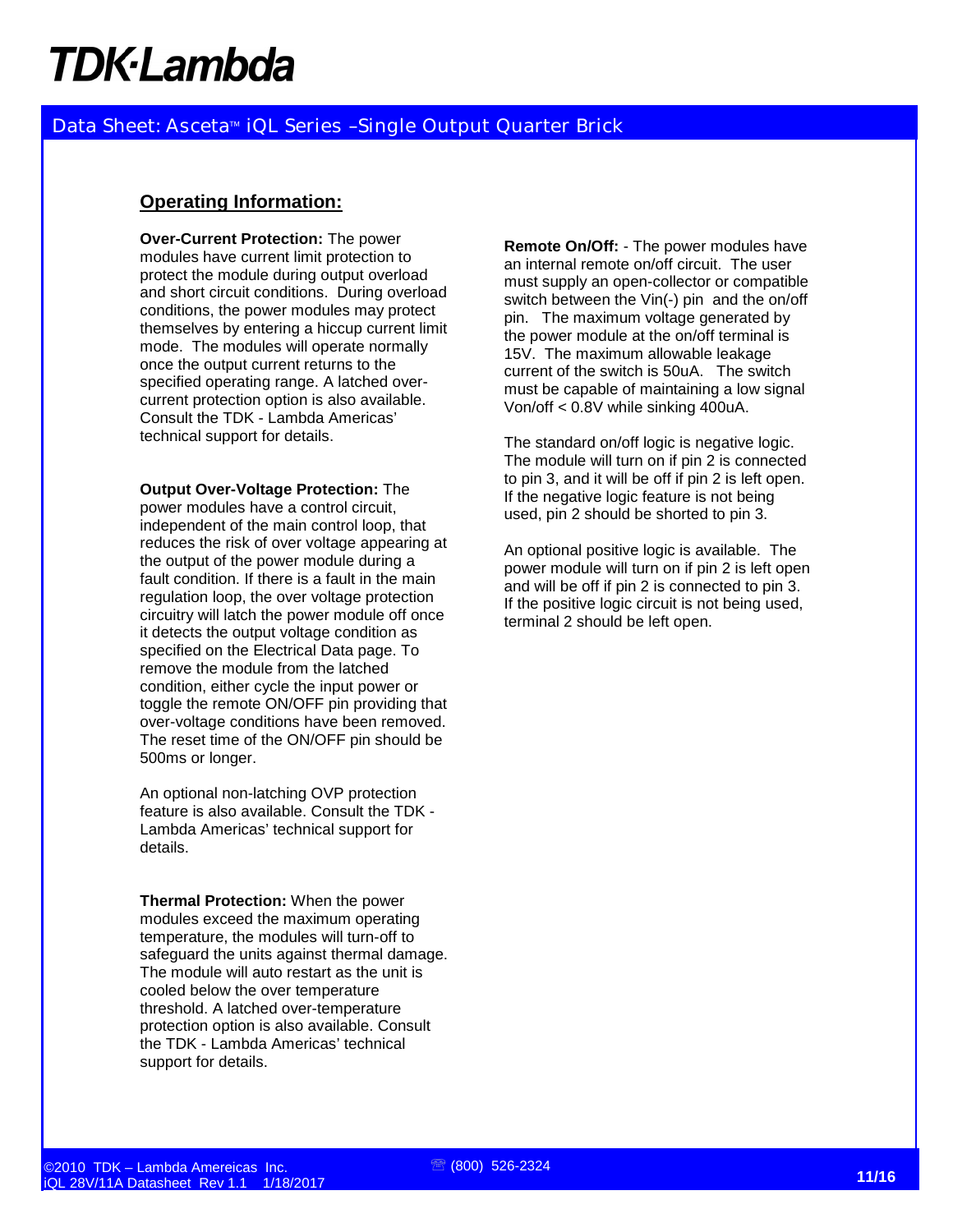#### Data Sheet: Asceta<sup>™</sup> iQL Series -Single Output Quarter Brick



**On/Off Circuit for positive or negative logic** 

**Output Voltage Adjustment:** The output voltage of the module may be adjusted by using an external resistor connected between the trim pin 6 and either the Sense (+) or Sense (-) pin. If the voltage trim feature is not used, pin 6 should be left open. Care should be taken to avoid injecting noise into the module's trim pin. A small 0.01uF capacitor between the power module's trim pin and Sense (-) pin may help to avoid this.

With a resistor between the trim pin and Sense (-) pin, the output voltage is adjusted down. To adjust the output voltage down a percentage of Vout (∆%) from Vo,nom, the trim resistor should be chosen according to the following equation:

$$
R_{down} = 5.11 \times (\frac{100}{\Delta\%} - 2)
$$
 (kΩ)

**Where** 

∆%=100×(Vo,nom - Vdesired) / Vo\_nom

The current limit set point does not increase as the module is trimmed down, so the available output power is reduced.



**Circuit to decrease output voltage** 



With a resistor between the trim pin and sense (+) pin, the output voltage is adjusted up. To adjust the output voltage up a percentage of Vout (∆%) from Vo,nom the trim resistor (in kΩ) should be chosen according to the following equation:

$$
R_{up} = 5.11 \times \left(\frac{V_{0,nom} \times (100 + \Delta\%)}{Vref \times \Delta\%} - \frac{100}{\Delta\%} - 2\right)
$$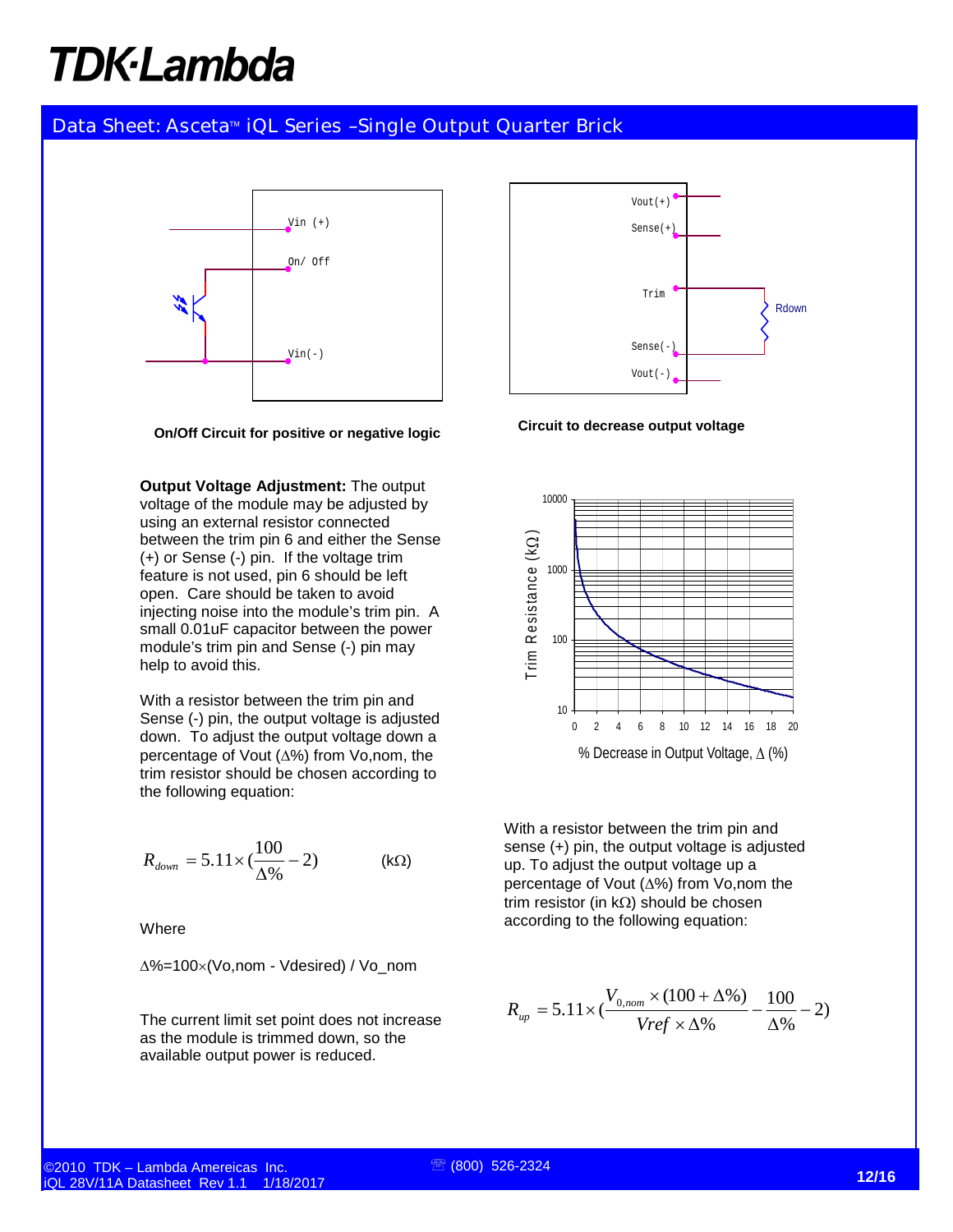### Data Sheet: Asceta™ iQL Series –Single Output Quarter Brick



**Circuit to increase output voltage** 



The value of Vref can be found in the Electrical Data section of this data sheet. The maximum power available from the power module is fixed. As the output voltage is trimmed up, the maximum output current must be decreased to maintain the maximum rated power of the module. It is also desirable to slightly increase the input voltage while trimming up the output with heavy load current.

As the output voltage is trimmed up, the output over-voltage protection set point is not adjusted. Trimming the output voltage too high may cause the output over voltage protection circuit to be triggered.

**Remote Sense:** The power modules feature remote sense to compensate for the effect of output distribution drops. The output voltage sense range defines the maximum voltage allowed between the output power terminals and output sense terminals, and it is found on the electrical data page for the power module of interest. If the remote sense feature is not being used, the Sense(+) pin should be connected to the Vo(+) pin and the Sense (-) pin should be connected to the Vo(-) pin.

The output voltage at the Vo(+) terminal can be increased by either the remote sense or the output voltage adjustment feature.

As the output voltage increases due to the use of the remote sense, the maximum load current must be decreased for the module to remain below its maximum power rating.

**EMC Considerations:** TDK - Lambda Americas' power modules are designed for use in a wide variety of systems and applications. With the help of external EMI filters and careful layout, it is possible to meet CISPR 22 class A or B requirement. For assistance with designing for EMC compliance, please contact TDK - Lambda Americas' technical support.

**Input Impedance:** The source impedance of the power feeding the DC/DC converter module will interact with the DC/DC converter. To minimize the interaction, one or more 220uF to 470uF/100V input electrolytic capacitors should be present if the source inductance is greater than 4uH.

#### **Reliability:**

The power modules are designed using TDK - Lambda Americas' stringent design guidelines for component derating, product qualification, and design reviews. Early failures are screened out by both burn-in and an automated final test. The MTBF is calculated to be greater than 3M hours at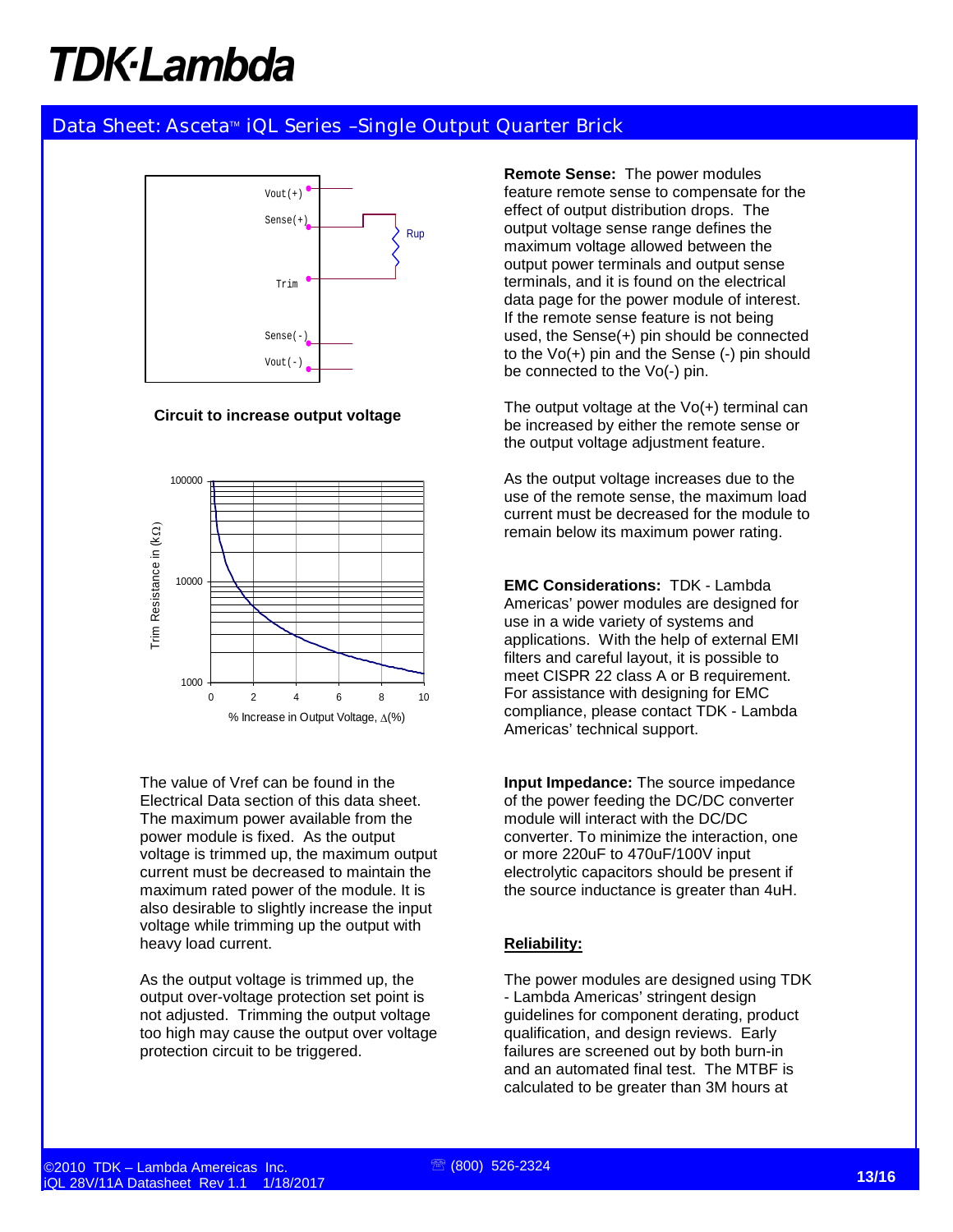#### Data Sheet: Asceta<sup>™</sup> iQL Series -Single Output Quarter Brick

nominal input, full load, and Ta = 40˚C using the Telcordia TR-332 issue 6 calculation method.

Improper handling or cleaning processes can adversely affect the appearance, testability, and reliability of the power modules. Contact TDK - Lambda Americas' technical support for guidance regarding proper handling, cleaning, and soldering of TDK - Lambda Americas' power modules.

#### **Quality:**

TDK - Lambda Americas' product development process incorporates advanced quality planning tools such as FMEA and Cpk analysis to ensure designs are robust and reliable. All products are assembled at ISO certified assembly plants.

#### **Input/Output Ripple and Noise Measurements:**



The input reflected ripple is measured with a current probe and oscilloscope. The ripple current is the current through a 12µH differential mode inductor, Lin, with esr  $\leq$  10 mΩ, feeding a capacitor, C1, esr  $\leq$  700 mΩ @ 100kHz, across the module input voltage pins. The capacitor C1 across the input shall be at least one 220µF/100V electrolytic capacitor along with two 1uF to 2.2uF/100V ceramic capacitors. Two 220µF/100V electrolytic capacitors and two 2.2uF/100V ceramic capacitors are recommended. A 220µF/100V capacitor for C0 is also recommended.

The output ripple measurement is made approximately 7 cm (2.75 in.) from the power module using an oscilloscope and BNC socket. The capacitor Cext is located about 5 cm (2 in.) from the power module; its value varies from code to code and is found on the electrical data page for the power module of interest under the ripple & noise voltage specification in the Notes & Conditions column.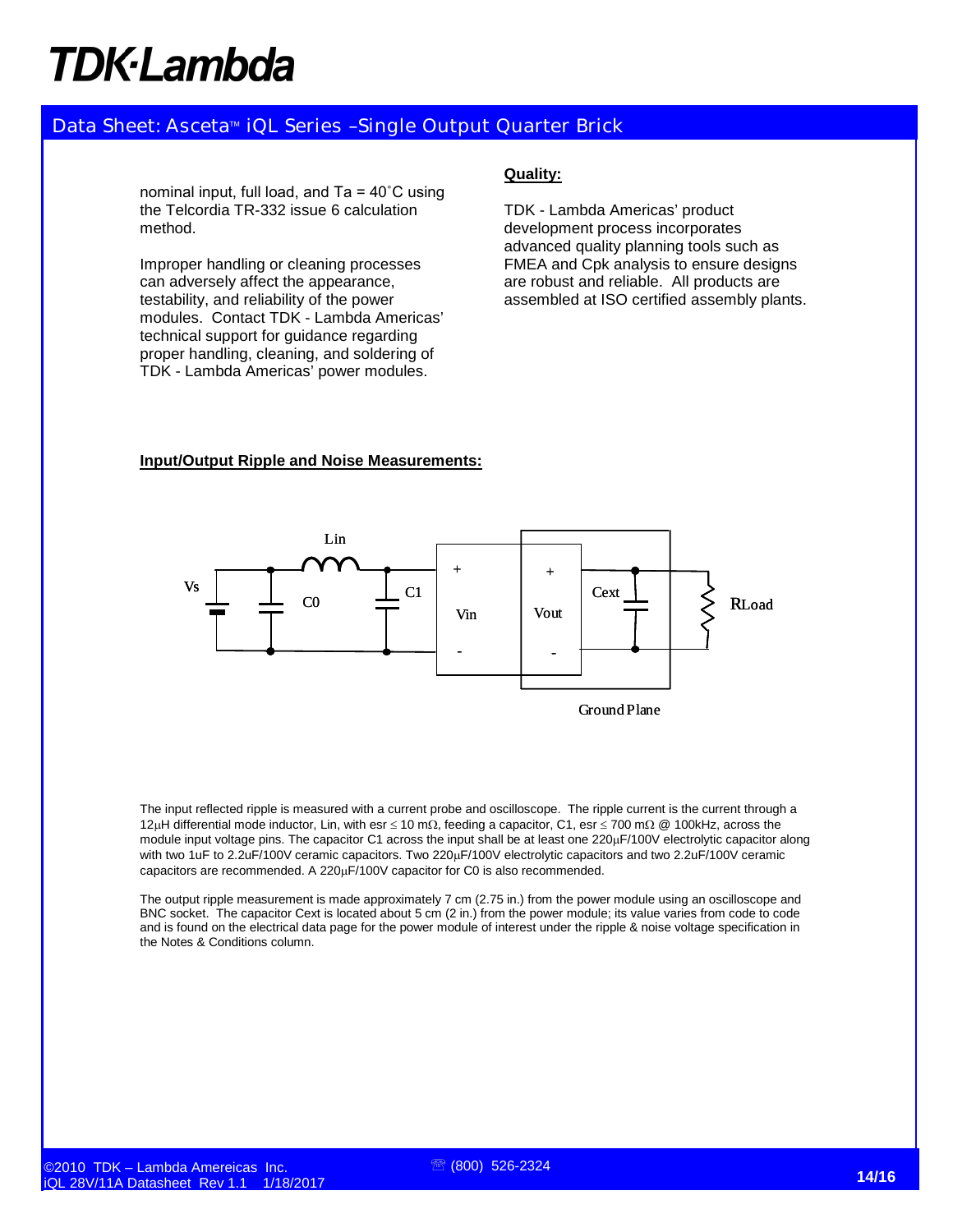#### Data Sheet: Asceta<sup>™</sup> iQL Series -Single Output Quarter Brick

#### **Safety Considerations:**

For safety agency approval of the system in which the DC-DC power module is installed, the power module must be installed in compliance with the creepage and clearance requirements of the safety agency. The isolation is basic insulation. For applications requiring basic insulation, care must be taken to maintain minimum creepage and clearance distances when routing traces near the power module.

As part of the production process, the power modules are hi-pot tested from primary and secondary at a test voltage of 1500Vdc.

To preserve maximum flexibility, the power modules are not internally fused. An external input line normal blow fuse with a maximum value of 15A is required by safety agencies. A lower value fuse can be selected based upon the maximum dc input current and maximum inrush energy of the power module.

When the supply to the DC-DC converter is less than 60Vdc, the power module meets all of the requirements for SELV. If the input voltage is a hazardous voltage that exceeds 60Vdc, the output can be considered SELV only if the following conditions are met:

- 1) The input source is isolated from the ac mains by reinforced insulation.
- 2) The input terminal pins are not accessible.
- 3) One pole of the input and one pole of the output are grounded or both are kept floating.
- 4) Single fault testing is performed on the end system to ensure that under a single fault, hazardous voltages do not appear at the module output.

#### **Warranty:**

TDK - Lambda Americas' comprehensive line of power solutions includes efficient, high-density DC-DC converters. TDK - Lambda Americas offers a three-year limited warranty. Complete warranty information is listed on our web site or is available upon request from TDK - Lambda Americas.

#### **TDK - Lambda Americas Inc.**

401 Mile of Cars Way, Suite 325 National City, California 91950

Phone 1-800-526-2324 www.us.tdk-Lambda Americas.com/lp

Information furnished by TDK – Lambda Americas is believed to be accurate and reliable. However, TDK – Lambda Americas assumes no responsibility for its use, nor for any infringement of patents or other rights of third parties, which may result from its use. No license is granted by implication or otherwise under any patent or patent rights of TDK – Lambda Americas. TDK – Lambda Americas' components are not designed to be used in applications, such as life support systems, wherein failure or malfunction could result in injury or death. All sales are subject to TDK - Lambda Americas' Terms and Conditions of Sale, which are available upon request. Specifications are subject to change without notice.